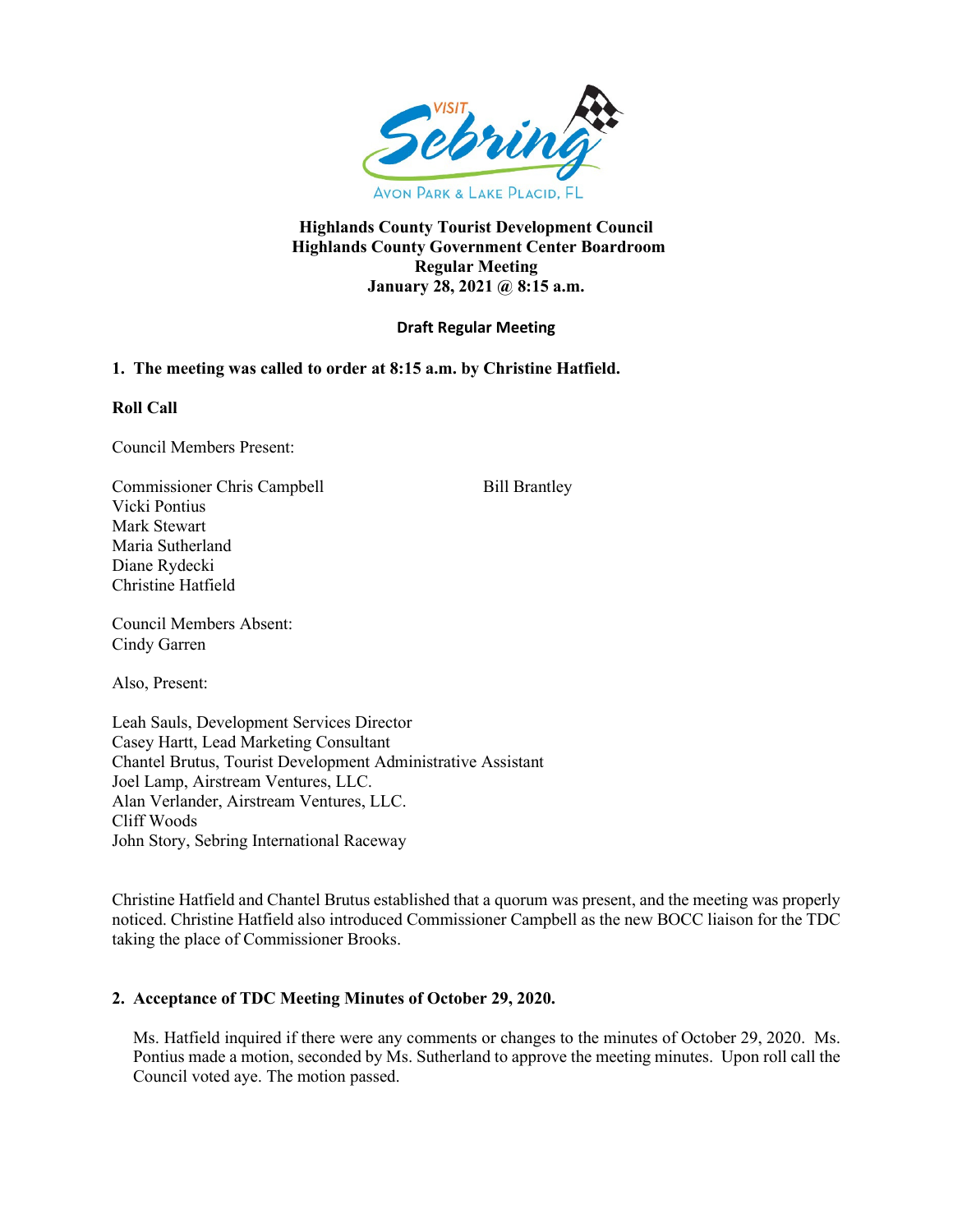## **3. Financial and Office Reports**

Ms. Brutus presented the Monthly Expenditure and Revenue Reports year to date ending October 30, 2020, which makes a total up to date of \$76,975.97.

Ms. Pontius made a motion, seconded by Mr. Stewart, to approve the financial reports as presented. Upon roll call the Council voted aye. The motion passed.

## **4. Marketing Update**

### A. End of Year Recap

Mrs. Hartt presented the End of Year Recap. Ms. Hartt went over 2019-2020 TDC accomplishments, TDC collection comparisons, and projects the TDC has started and planned in the future.

### B. Marketing & Budget Update

Ms. Hartt presented her Marketing & Budget report. Ms. Hartt noted that the month of October & November have increased in comparison to last years. The TDC is starting to focus more on bringing sports events to the area since due to COVID-19 people are looking for more outside events to attend.

### C. Airstream Ventures Introduction

Joel Lamp and Alan Verlander with Airstream Ventures came to the TDC meeting to introduce Airstream Ventures. Airstream Ventures has been in business for 26 years bringing events to areas. Airstream Ventures currently works with Clay County which is similar to the Sebring Area. Airstream is planning on bringing 7 events to Highlands County that will total around 20 days, approximately \$3.3 million in economic impact, 4,500+ hotel stays, and 3,500+ participants to the Sebring area.

## **5. Items for Voting**

#### A.TDC Chair

TDC voted that Christine Hatfield take the place of TDC chair in the place of Commissioner Brooks.

Mr. Stewart made a motion, seconded by Ms. Rydecki, to approve Christine Hatfield as TDC Chair. Upon roll call, all Council members on the call voted aye. The motion passed.

## B. Bono Bilt Wrestling Tournament (May 14-16, 2021) presented by Airstream Ventures. New Event Grant Request for \$20,000.

Joel Lamp and Alan Verlander presented the Bono Bilt Wrestling Tournament New Event Grant Request application.

The Bono Bilt Wrestling Tournament is a large youth event which would bring great economic impact and around 300. The New Event Grant approves funding for year #1 only: \$20,000 based on scoring; no room night verifications. Opportunity for an additional \$20/room night reimbursement based on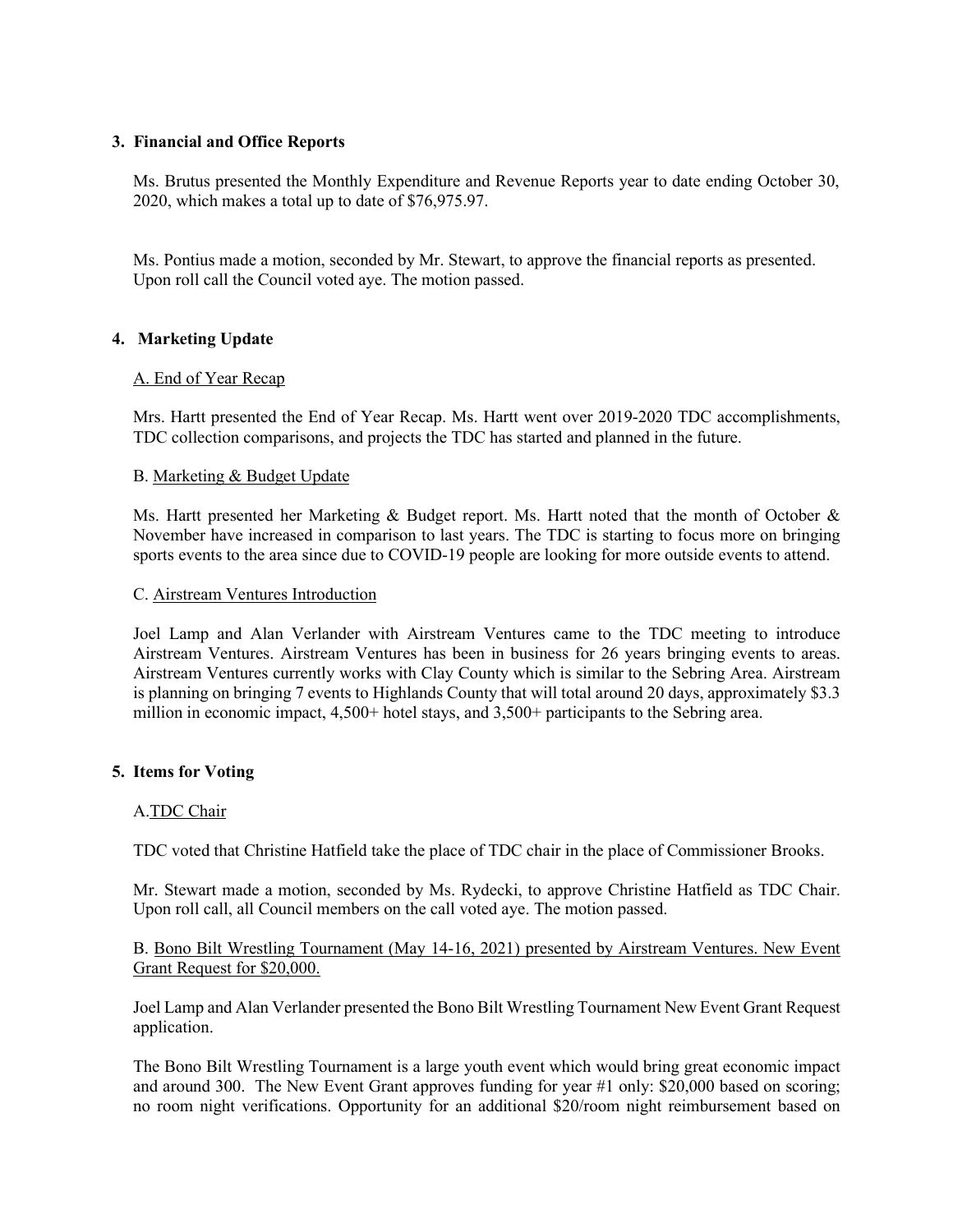verified rooms. Max funding for year #2  $\&$  #3: \$10,000 based on scoring; no room night verifications. Opportunity for an additional \$20/room night reimbursement based on verified rooms.

Upon roll call, all Council members on the call voted aye except for Mr. Brantley who voted nay. The motion carried 6-1.

#### C. TDC Board Member Vacancy

Tenille Drury-Smith resigned from the TDC Board as of January 2021. This resignation left a vacancy position open for Tourism Interest. Ms. Brutus properly advertised the open position within the TDC Board. One (1) application was received by John Story with Sebring International Raceway.

Ms. Sutherland made a motion, seconded by Ms. Pontius, to appoint John Story with Sebring International Raceway to the TDC Tourism Interest position. Upon roll call, all Council members on the call voted aye. The motion carried.

### **6. Old Business/Discussion**

### A.TDC Lead Marketing Consultant Contract

 The contract for Casey Hartt, Lead Marketing Consultant is up next year. The TDC was to discuss on whether they preferred to recommend to the BOCC to keep contracting out a consultant for the TDC or hire in-house as a County Employee. During this discussion Casey Hartt was asked to leave so the TDC could feel comfortable talking open and freely during this time. The TDC Board all unanimously agreed that they would recommend keeping Casey Hartt as the Lead Marketing Consultant for the TDC dba Visit Sebring. All Board Members agreed that Casey has done a wonderful job in helping market the Sebring area and believe that she has brought amazing events to the area and they would like to allow her to continue her work and keep the TDC going in the same direction.

#### B. Internal Communication Plan

Mrs. Hartt presented the 2021 Internal Communication plan that is already in place and also presented the goals for 2021-2022.

#### C. Fishing Tournament Facility Status Update

Chantel Brutus reported that both Windy Point and Lake Istokpoga Park Grant contracts are still making their way through the FWC departments internally. Nickie Stickler, with FWC, has informed us that the process is still delayed due to COVID-19 and FWC still plans on pushing the Lake Istokpoga improvement grants out in the first batch.

#### D. Soda Fest Update

The Sebring Soda Festival has typically been a first weekend in April event; however, the final day of the event would fall on Easter this year. Keeping these dates would pose many challenges, on top of an already uncertain year with COVID. The Sebring Chamber has decided the best course of action for a successful event is to move the date to later in April and are considering April 23-25. In doing this, it would remain a 3-day event, which includes two days for the Soda Festival and a Soda Festival inspired family event on Friday by the Sebring CRA. This would also give more opportunity for the COVID vaccine to be distributed, giving attendees more peace of mind with attending the event.